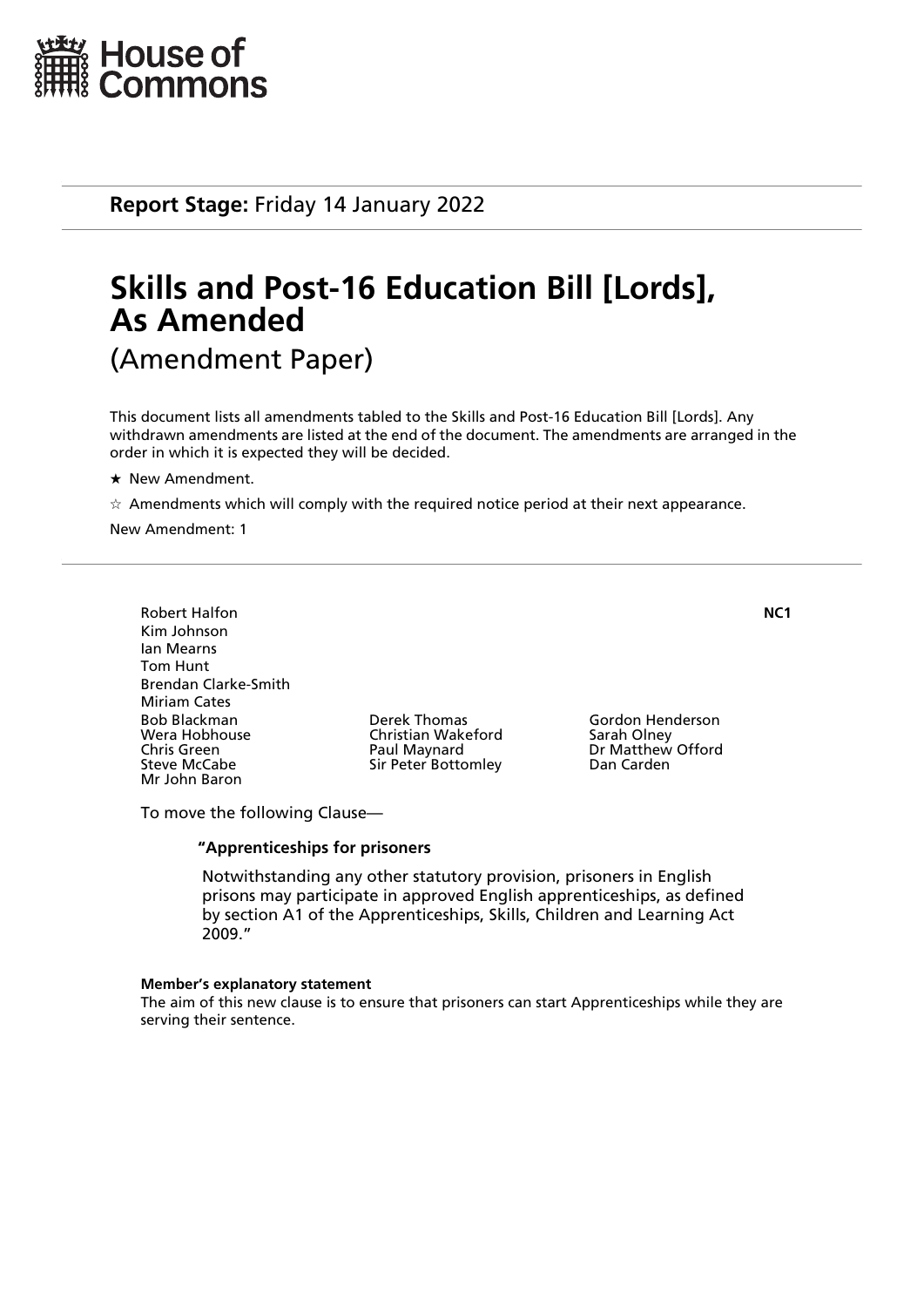| <b>Robert Halfon</b> |                     |             | NC2 |
|----------------------|---------------------|-------------|-----|
| Peter Aldous         |                     |             |     |
| <b>Bob Blackman</b>  |                     |             |     |
| Derek Thomas         |                     |             |     |
| Gordon Henderson     |                     |             |     |
| Wera Hobhouse        |                     |             |     |
| Christian Wakeford   | <b>Miriam Cates</b> | Sarah Olney |     |
| Paul Maynard         | Sir Peter Bottomley | Dan Carden  |     |
| Mr John Baron        |                     |             |     |

To move the following Clause—

#### **"Provision of opportunities for education and skills development**

- (1) Any person of any age has the right to free education on an approved course up to Level 3 supplied by an approved provider of further or technical education, if he or she has not already studied at that level.
- (2) Any approved provider must receive automatic in-year funding for any student covered by subsection (1), and supported by the Adult Education Budget, at a tariff rate set by the Secretary of State.
- (3) Any employer receiving apprenticeship funding must spend at least two thirds of that funding on people who begin apprenticeships at Levels 2 and 3 before the age of 25."

#### **Member's explanatory statement**

This new clause would provide for education and skills development up to a Level 3 qualification for any person of any age supplied by an approved provider if they have not already studied at that level.

|                     | NC3                 |
|---------------------|---------------------|
|                     |                     |
|                     |                     |
|                     |                     |
|                     |                     |
|                     |                     |
| <b>Miriam Cates</b> | Sarah Olney         |
| Paul Maynard        | Sir Peter Bottomley |
|                     |                     |
|                     | Mr John Baron       |

To move the following Clause—

#### **"Amendments to section 42B of the Education Act 1997**

- (1) Section 42B of the Education Act 1997 is amended as follows.
- (2) After subsection (1) insert—
- "(1A) In complying with subsection (1), the proprietor must give a representative range of education and training providers (including, where reasonably practicable, a university technical college) access to registered pupils on at least three occasions during each of the first, second and third key phase of their education."
- (3) After subsection (2) insert—
- "(2A) The proprietor of a school in England within subsection (2) must—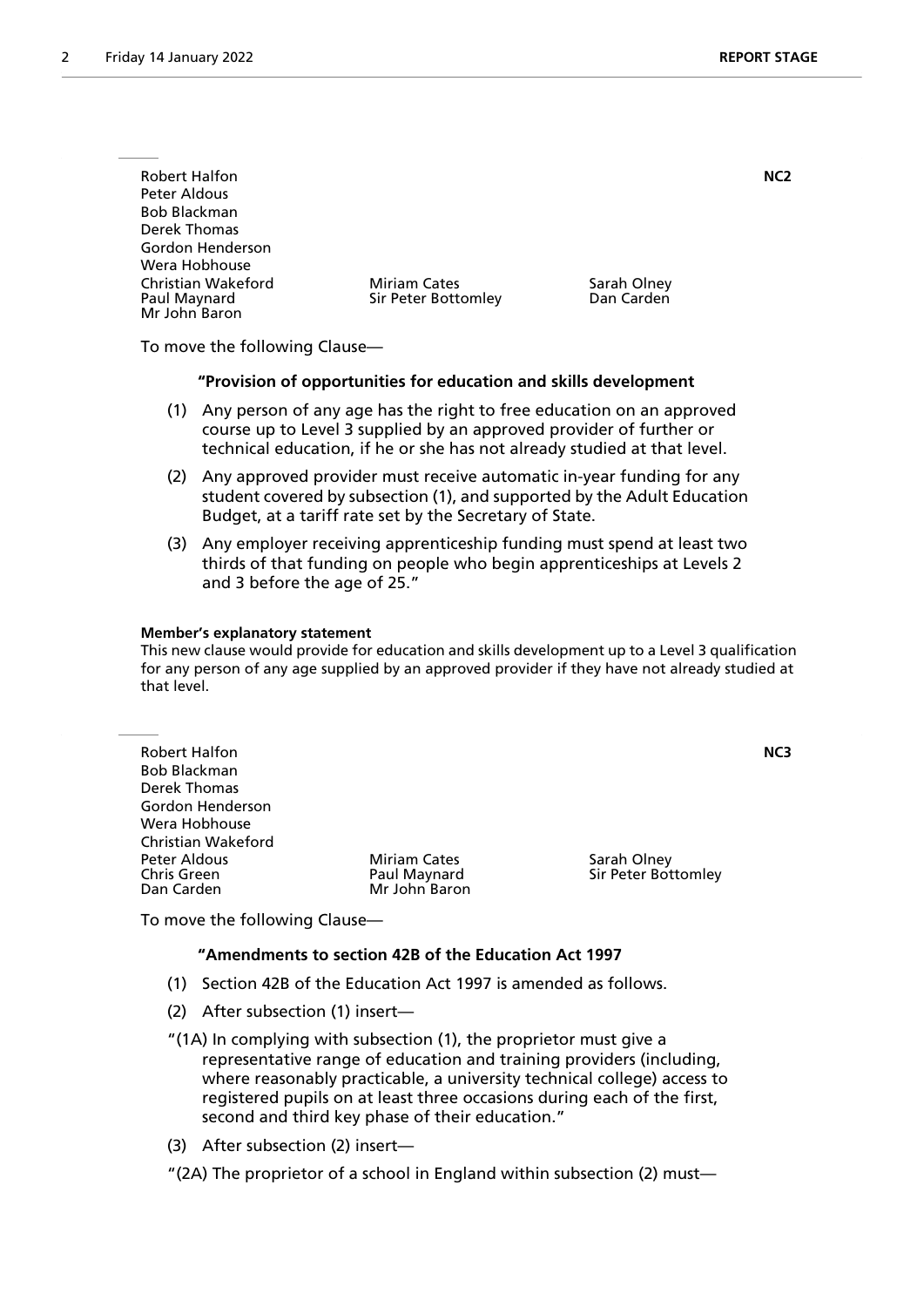- (a) ensure that each registered pupil meets, during both the first and second key phase of their education, with a representative range of education and training providers to whom access is given, and
- (b) ask providers to whom access is given to provide information that includes the following—
	- (i) information about the provider and the approved technical education qualifications or apprenticeships that the provider offers,
	- (ii) information about the careers to which those technical education qualifications or apprenticeships might lead,
	- (iii) a description of what learning or training with the provider is like, and
	- (iv) responses to questions from the pupils about the provider or technical education qualifications and apprenticeships.
- (2B) Access given under subsection (1) must be for a reasonable period of time during the standard school day."
- (4) After subsection (5)(a), insert—
	- "(aa) a requirement to provide access to a representative range of education and training providers to include where practicable a university technical college;"
- (5) In subsection (5)(c), after "access" insert "and the times at which the access is to be given;"
- (6) After subsection (5)(c), insert—
	- "(d) an explanation of how the proprietor proposes to comply with the obligations imposed under subsection (2A)."
- (7) After subsection (9), insert—

"(9A) For the purposes of this section—

- (a) the first key phase of a pupil's education is the period—
	- (i) beginning at the same time as the school year in which the majority of pupils in the pupil's class attain the age of 13, and
	- (ii) ending with 28 February in the following school year;
- (b) the second key phase of a pupil's education is the period—
	- (i) beginning at the same time as the school year in which the majority of pupils in the pupil's class attain the age of 15, and
	- (ii) ending with 28 February in the following school year;
- (c) the third key phase of a pupil's education is the period—
	- (i) beginning at the same time as the school year in which the majority of pupils in the pupil's class attain the age of 17, and
	- (ii) ending with 28 February in the following school year.""

#### **Member's explanatory statement**

This new clause is intended to replace Clause 14. This clause will ensure that section 2 of the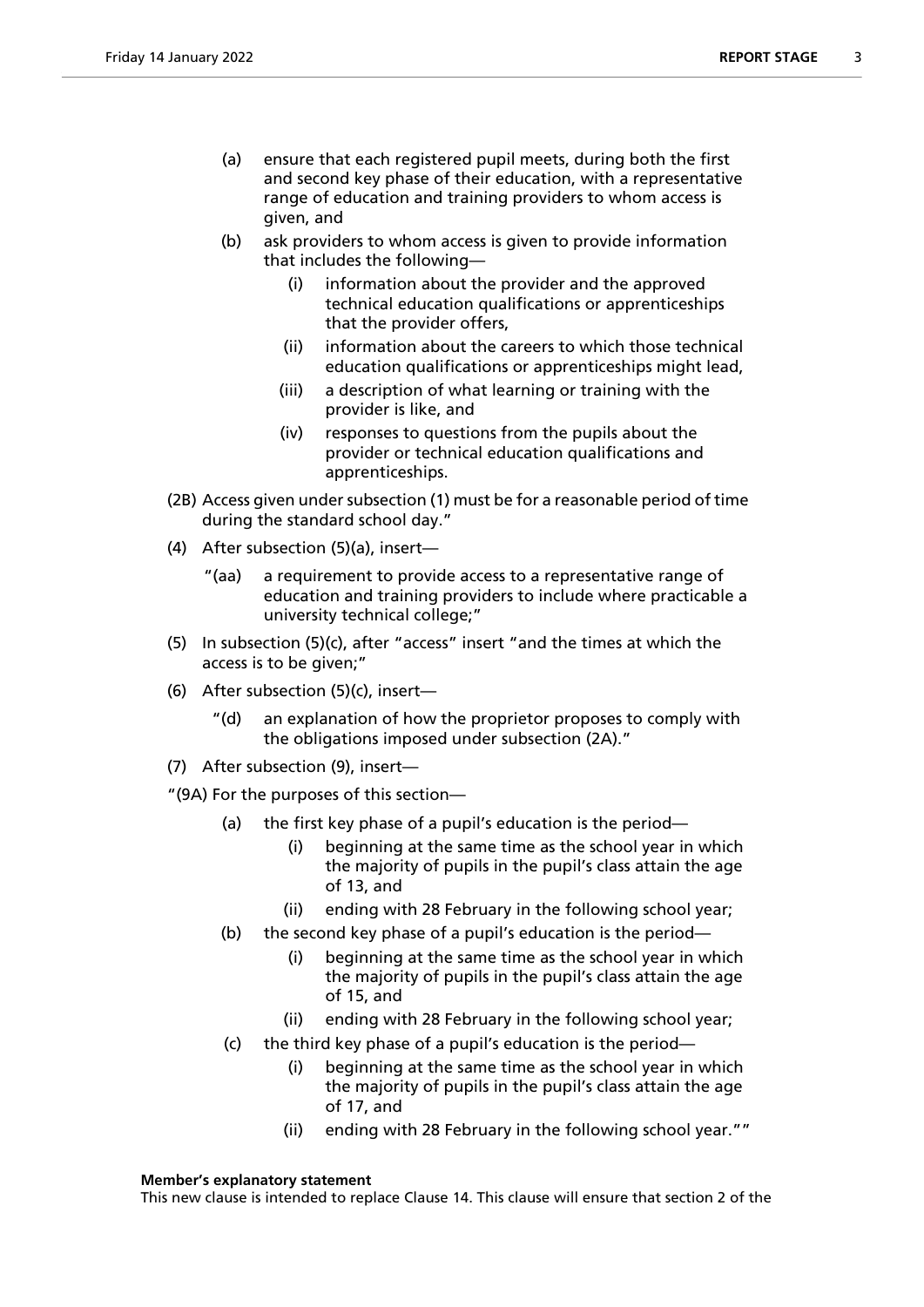Technical and Further Education Act 2017, commonly known as the Baker Clause, is legally enforceable.

Chris Skidmore **NC4**

 $\dot{\varphi}$  To move the following Clause—

## **"Green Skills Strategy**

 The Secretary of State must, before the end of the period of 12 months beginning with the day on which this Act is passed, publish a Green Skills Strategy, setting out a plan to support people to attain the skills, capabilities or expertise through higher education, further education or technical education that directly contribute to, or indirectly support, the following—

- (a) compliance with the duty imposed by section 1 of the Climate Change Act 2008 (United Kingdom net zero emissions target),
- (b) adaptation to climate change, or
- (c) meeting other environmental goals (such as restoration or enhancement of the natural environment)."

#### **Member's explanatory statement**

This new clause would require the Secretary of State to publish a national green skills strategy which would set out a plan to support people to attain skills which will directly contribute to or indirectly support climate change and environmental goals.

Robert Halfon **1**

 $\star$  Page 17, line 28, leave out Clause 14

**Member's explanatory statement** This amendment is consequential on NC3.

# Order of the House

# **[15 November 2021]**

That the following provisions shall apply to the Skills and Post-16 Education Bill [Lords]:

#### **Committal**

1. The Bill shall be committed to a Public Bill Committee.

#### **Proceedings in Public Bill Committee**

2. Proceedings in the Public Bill Committee shall (so far as not previously concluded) be brought to a conclusion on Tuesday 7 December 2021.